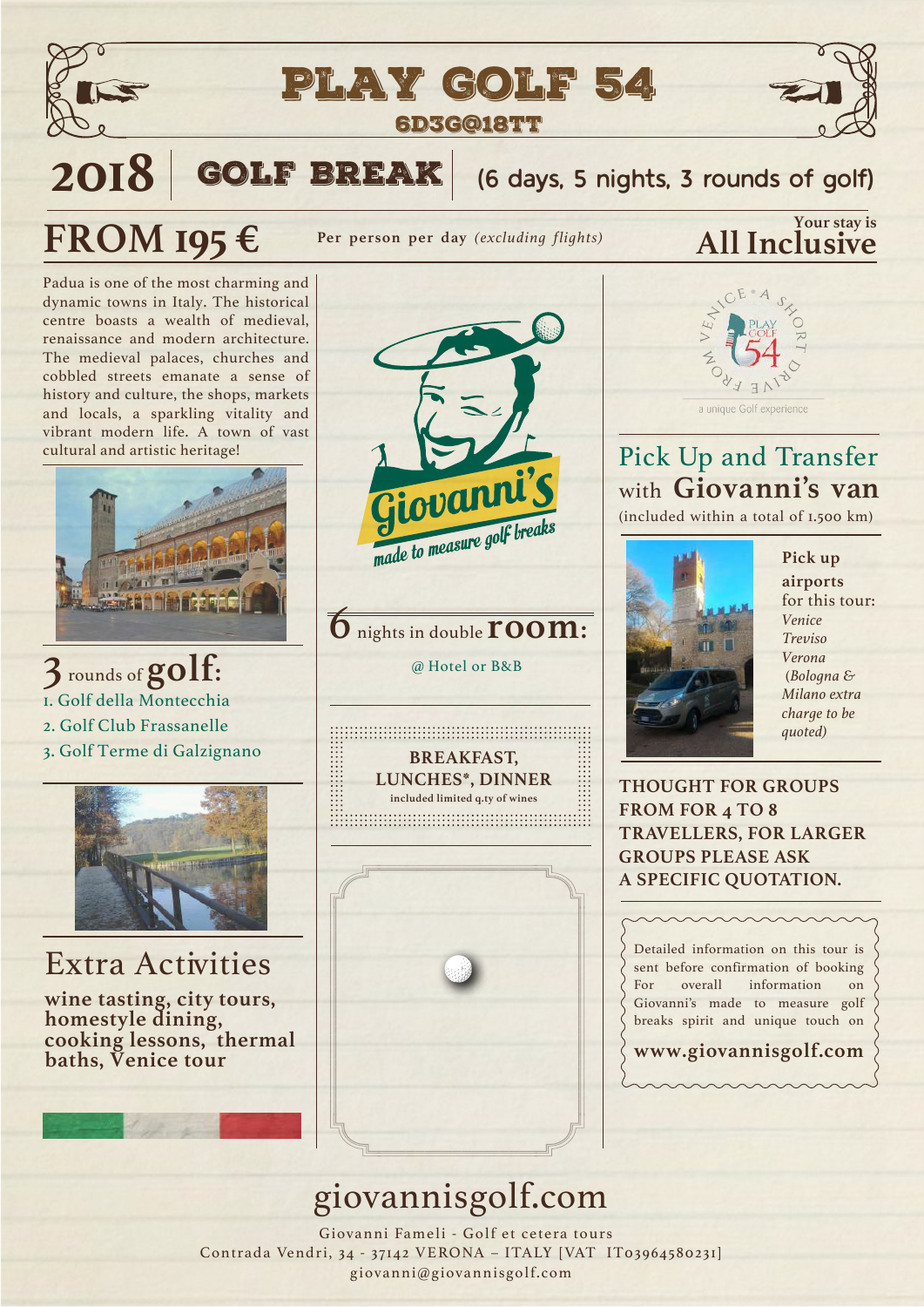



# ENJOY AND PLAY<br>IN A 19TH-CENTURY<br>PARK

 $_{\rm{H82}}$ 



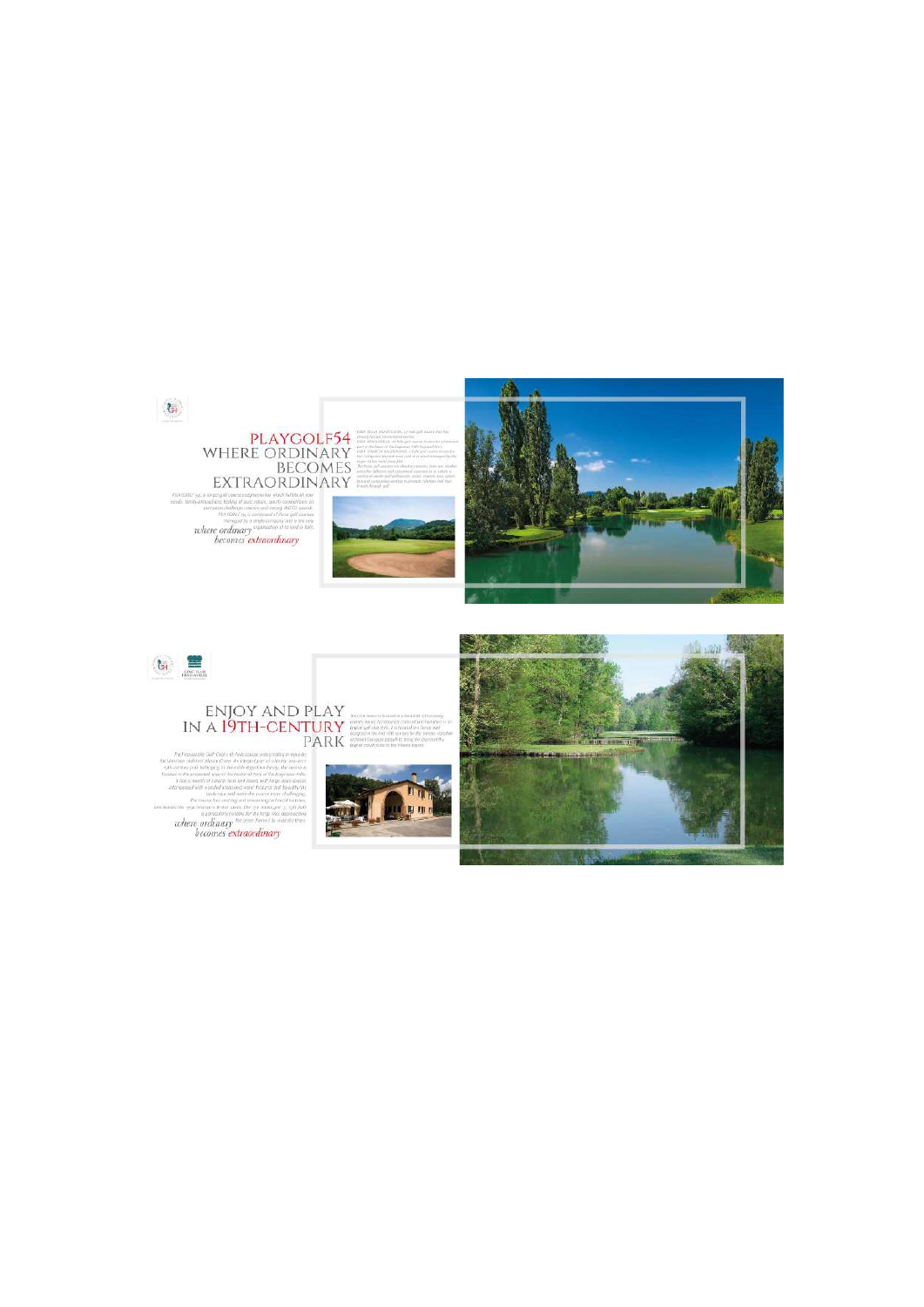

### A NATURAL<br>OASIS OF WELLNESS AND RELAXATION<br>NEARBY VENICE

 $\begin{small} \texttt{in} \emph{isomorphism} \emph{of} \emph{if one of the operator is given by a number of the form of the form in the case. \emph{in} \emph{in} \emph{in} \emph{in} \emph{in} \emph{in} \emph{in} \emph{in} \emph{in} \emph{in} \emph{in} \emph{in} \emph{in} \emph{in} \emph{in} \emph{in} \emph{in} \emph{in} \emph{in} \emph{in} \emph{in} \emph{in} \emph{in} \emph{in} \emph{in} \emph{in} \emph{in} \emph{in} \emph$